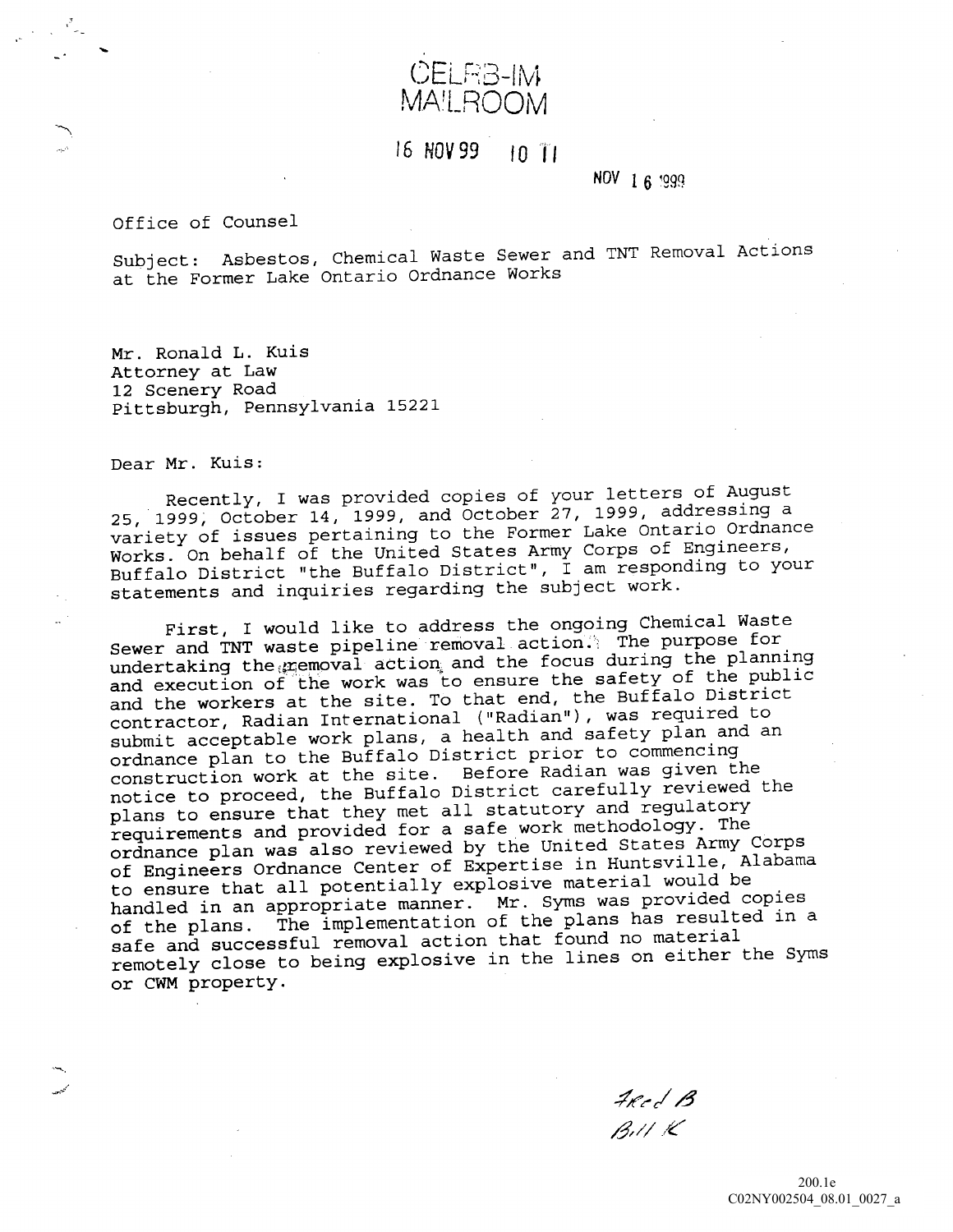Office of Counsel Subject Asbestos and TNT Removal Actions at the Former Lake Ontario Ordnance Works

During the conduct of the chemical waste sewer portion of the removal action, Radian engaged in work on Mr. Syms' property for nine days in July and ten days in October. Each time it was necessary for them to enter the property, a representative of the Buffalo District and/or the contractor's superintendent informed Mr. Syms about the day's planned activities. At no time was Mr. Syms or any of his staff placed in danger nor did the removal activities impact on Mr. Syms' use of his property.

As of October 15, 1999, all chemical waste sewer work on Mr. Syms' property has been completed. Radian will stop work on the CWM property by the end of November. The remaining chemical waste sewer and TNT line work on the CWM property will resume when funding and weather conditions allow

also would like to address the asbestos removal work undertaken on the Syms property during 1998. Mr. Raymond Pilon, undertaken on the Syms property during 1998. Mi. Kaymond F1.<br>the Project Manager, sent a letter to Mr. Syms on October 21<br>1999, indicating that if Mr. Syms is willing to grant a new 1999, indicating that if Mr. Syms is willing to grant a new<br>Right-of-Entry, the Buffalo District is prepared to remobilize our contractor, Environmental Quality Mangement Inc., to complete asbestos removal work required by Delivery Order <sup>01</sup> of its contract. Syms was also informed that the contractor was directed to resolve the other outstanding issues, which are its responsibility, directly with him. Unfortunately, you have indicated to Mr. Pilon that Mr. Syms is not willing to grant the necessary Right-of Entry for the work without the Buffalo District agreeing to do additional work beyond what Mr. Pilon has outlined in his letter of October 21, 1999.

Regarding additional asbestos work outside the original scope of work, no other asbestos removal is authorized under the Formerly Used Defense Sites (FUDS) program, nor is any required by law. Accordingly, the Buffalo District does not have any current plan to do additional asbestos work beyond what is described in Mr. Pilon's letter of October 21, 1999. Therefore, if Mr. Syms will not grant a Right-of-Entry without such plans, the Buffalo District can not complete the work previously authorized

In your letter of October 27, 1999, you also inquired about the attorney responsible for handling your administrative tort claim. I have forwarded your claim to Captain Charles Lozano of the United States Army Claims Service at Fort Meade, Maryland. He, or the attorney assigned to the claim, will contact you in the near future